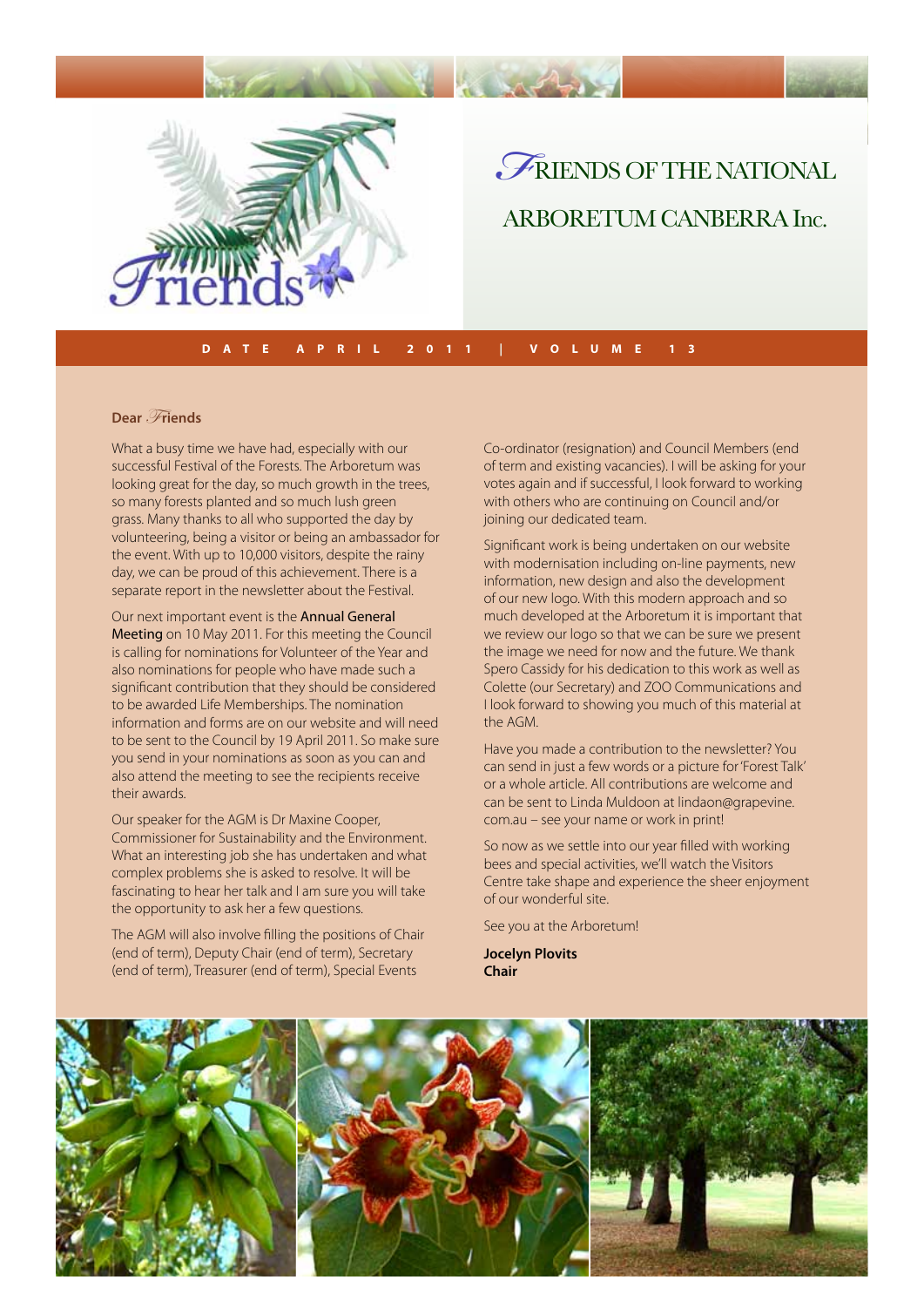



### **SIX CELEBRITY TREE PLANTINGS**

There's been plenty of media attention in the Arboretum's Central Valley of late. On 26 February Redgum singersongwriter John Shumann (right), famous for the song 'I Was Only 19', planted a red gum (*Eucalyptus camaldulensis*) together with his songwriter and guitarist band mate Hugh McDonald.



On 7 March four of our sporting heroes had their turn by planting four hoop pines (*Araucaria cunninghamii*). David Campesi, Robert de Castella, Lauren Jackson and Mal Meninga attracted quite a crowd of our 'Friends' including a group of pupils from Giralang Primary School (the school is a 'Friend').



PHOTO: COLETTE MACKAY *John Mackay interviewing Lauren Jackson*  PHOTO: LINDA MULDOON



PHOTO: LINDA MULDOON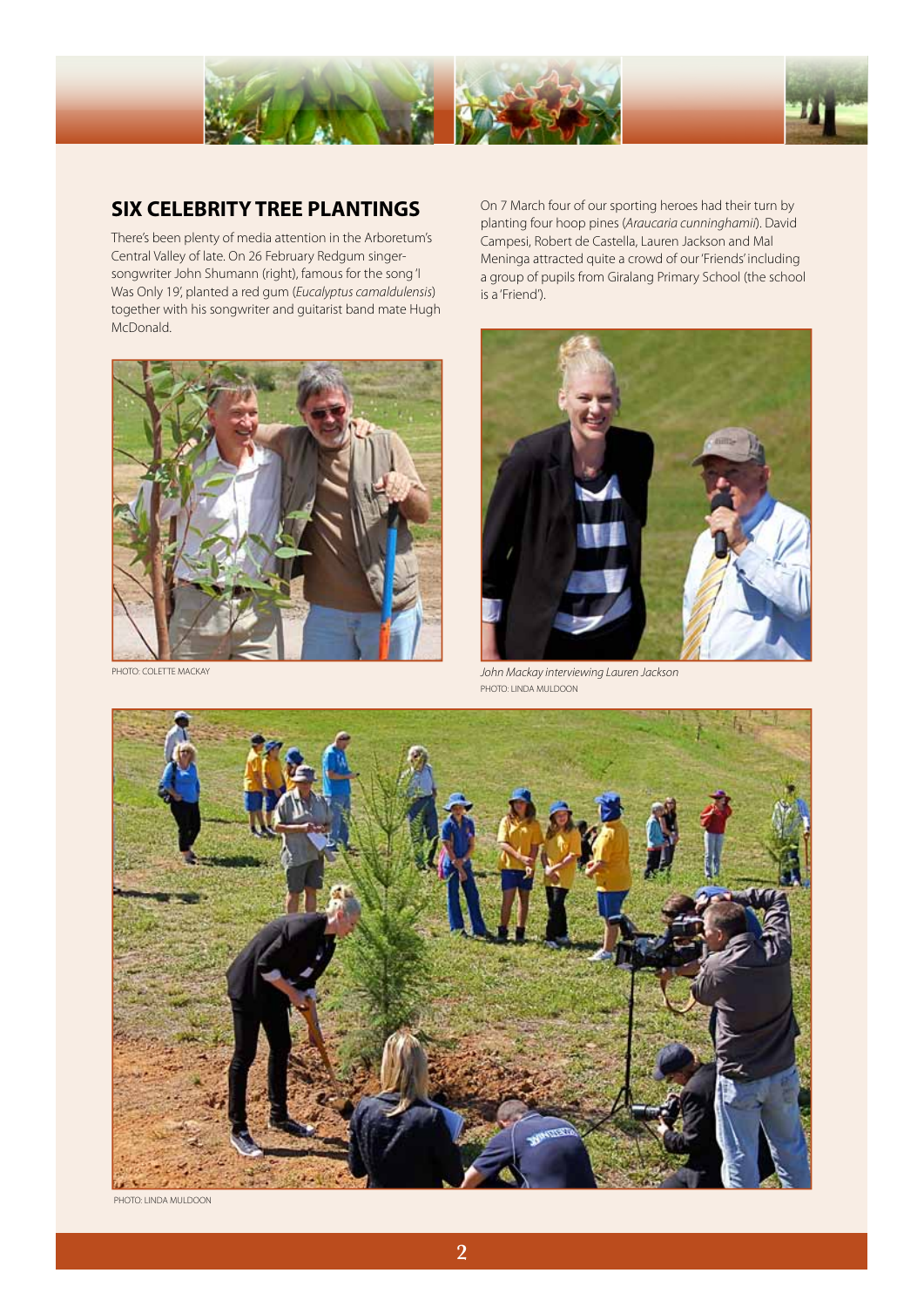



*Lauren Jackson with (from left to right) Robert de Castella, Mal Meninga and David Campesi*  PHOTO: LINDA MULDOON

Then on 14 March Jimmy Barnes was in town and planted an Illawarra flame tree (*Brachychiton acerifolius*). Jocelyn reported that he asked to be 'Regarded as a Friend'.



PHOTO: COLETTE MACKAY



*Jimmy Barnes with (from left to right) Colette MacKay, Robyn Stanhope, Sherry McArdle-English and Jocelyn Plovits* PHOTO: JOHN MACKAY

### **THE WORLD OF ARBORETA CURRENCY CREEK, SOUTH AUSTRALIA**

*By Max Bourke*

This is the third in a series with information about arboreta around Australia and the World.

Established in 1993, Currency Creek Arboretum is the passion of one man, Dr Dean Nicholle.

He has a formidable knowledge of the genus *Eucalyptus* and indeed has contributed much taxonomic research to our better understanding of this genus and its relatives (*Angophora* and *Corymbia*). Over 900 species and subspecies of this family have been planted, usually with four specimens of each. It is arguably one of the most 'focused' arboreta in the world as very few are devoted to one genus and its close relatives.

Currency Creek is near the mouth of the Murray, not far from Goolwa. It is on the Strathalbyn-Goolwa Road, which is about one hour's drive south of Adelaide and ten minutes' drive north of Goolwa. As this arboretum is run as a business there is a fee to visit, but it is an extraordinary collection and certainly unique in Australia or anywhere else!

Perhaps in future Friends of the NAC might consider a visit there and include a visit to the other great South Australian arboretum at the Waite Institute on the Agricultural Campus of Adelaide University.

Meanwhile those wishing to contact Dr Nicholle can do so at:

 Email: dn@dn.com.au Mail address: PO Box 808, Melrose Park, SA 5039 Telephone: 08 8270 6056 Mobile: 0413 214303



*Currency Creek Arboretum*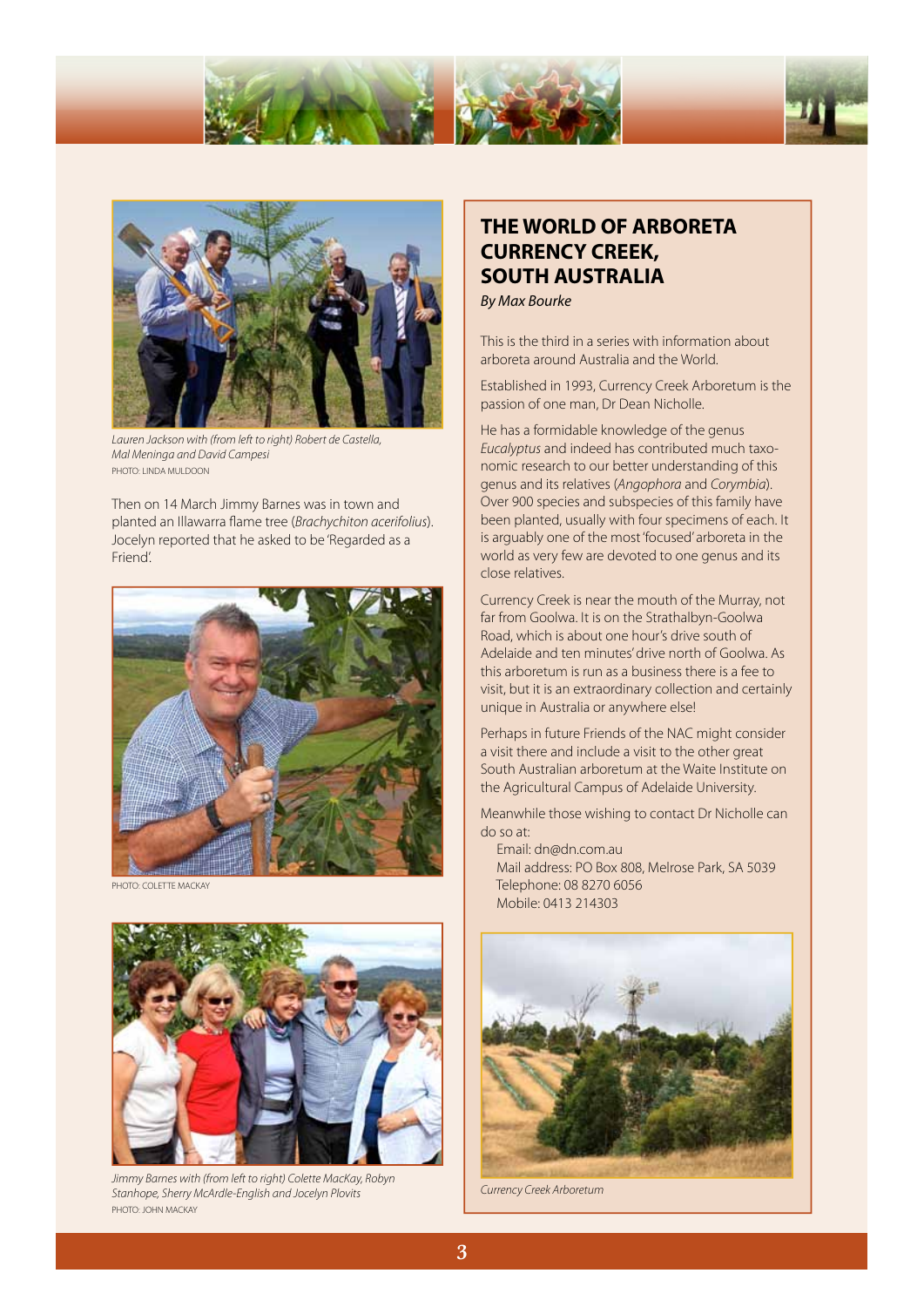



### **FESTIVAL A FANTASTIC SUCCESS**

### *By Jocelyn Plovits*

Once again it is very pleasing to report to you all about the wonderful Festival of the Forests, hosted by the Friends, which was held on 20 March 2011. I was not sure we would be able to meet the standard we set last year, but we did thanks to all the wonderful volunteers from the Friends, the Department (especially Lynette Marsh), Tom-Tom Events, our sponsors ACTEWAGL, Yarralumla Nursery and Supabarn, and the 21 exhibitors. The Festival was a participant in the International Year of the Forest and up to 10,000 people visited the site. At many times the developing car park was completely full.

The ACT Chief Minister, Jon Stanhope, opened the day with praise about the efforts of all in developing the Arboretum and the Board Chair, John Mackay, spoke about the next exciting projects including the commencement of building the Visitors Centre ready for the Centenary in 2013. The Chair of the Friends, Jocelyn Plovits, thanked all the participants and visitors enjoying activities all over the site.

This year Duncan Smith created a wonderful Indigenous interpretation of the Arboretum which we used as the



*9.15am and the workers had everything under control*  PHOTO: LINDA MULDOON



*10.00am and the cyclists arrived at the Event Terrace* PHOTO: LINDA MULDOON

art on our festival flyer and from which we drew the colours for the logo and for the 'Passport' to the forests. Our thanks go to the Girl Guides for co-ordinating this activity. The Governing Board adopted my suggestion that the painting should be acquired for the Arboretum for when the Visitors Centre is built.

Duncan and his team ran the very popular Creative Spirits program in the Himalayan cedars (*Cedrus deodara*) with songs, stories, art and other aspects of Indigenous culture.

Because of the exciting construction program we could not use the whole of the Event Terrace so we expanded on the success of the walk last year, and offered 14 focused walks featuring key forests throughout the Arboretum. These walks were fully booked and Sherry ably co-ordinated their starts. The walk leaders each provided wonderful experiences for their groups in areas from the cork oaks (*Quercus suber*) in the north to the Friends Forest of drooping she-oaks (*Allocasuarina verticillata*) in the south.

We also provided the guides for the bus tours which travelled on a loop around the site. Over 4,000 people took a tour – and thanks indeed to our guides who kepton-keeping-on.



*11.35am and mass ground-cover plantings were underway in the STEP block*  PHOTO: LINDA MULDOON



*The pony club event was underway in the south*  PHOTO: ROZ EDMUNDS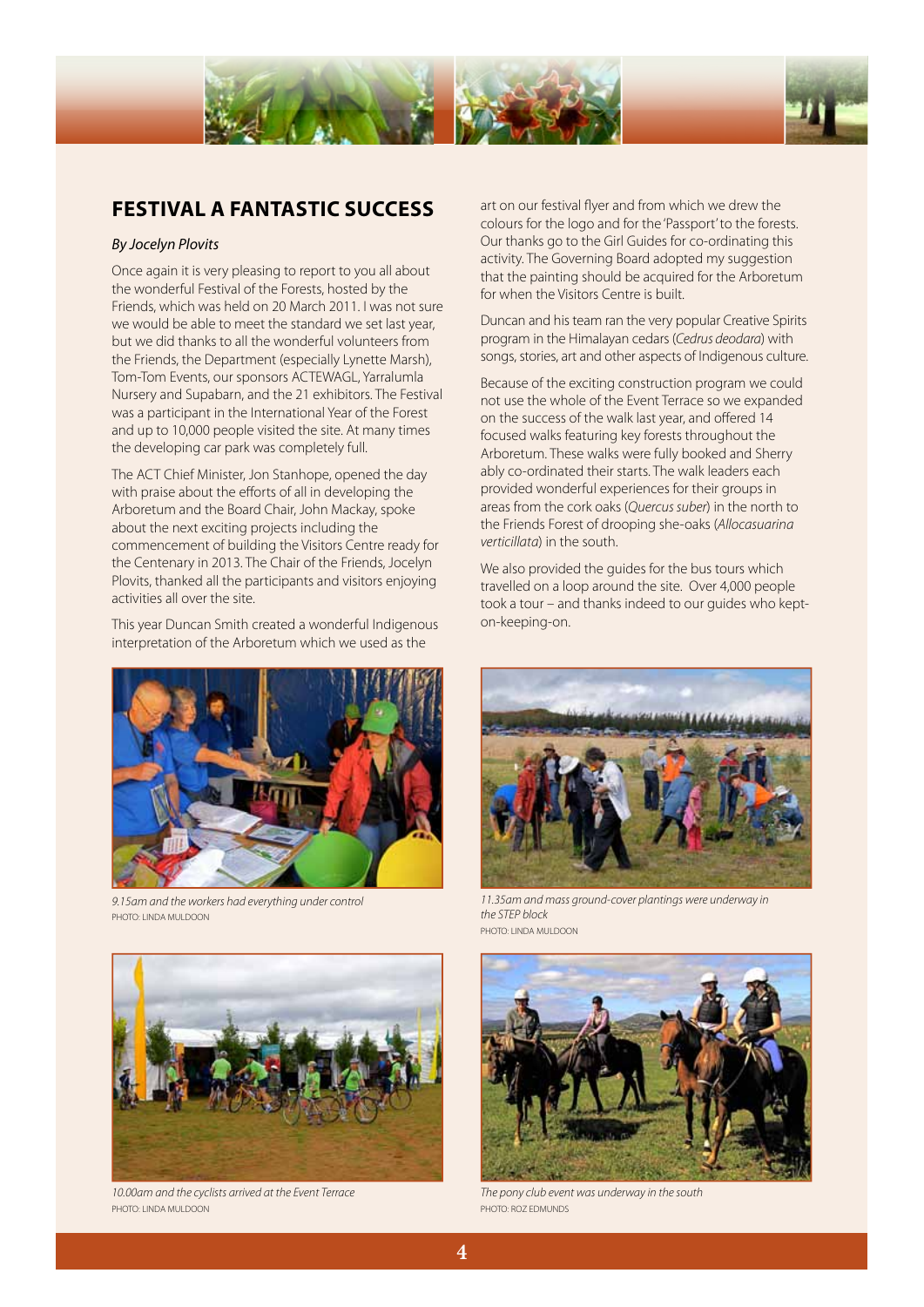





*Creative Spirits displayed plenty of action in the Himalayan cedars*  PHOTO: DOMINIC VAAL



*Erth's 'insects'*  PHOTO: DOMINIC VAAL

With the wind and the drizzle in the morning, we could not have the hot air balloons but the huge colourful kites made the day and they could be seen from far down on the Tuggeranong Parkway. Wouldn't the Arboretum be a great site for a future kite fiesta? And when the children were not seeking answers to the questions in the 'Passport' they were having a great time building and flying their own kites.

A special feature, the Erth dinasour puppets, was very well received by children and adults alike. These very large puppets lurked in the Camden white gums (*Eucalyptus benthamii*). I will never forget the 'insects' – Hornet and Mantis stilt walkers – striding through the Mediterranean red buds (*Cercis siliquastrum*) above the Event Terrace.

Luckily most visitors had explored the site before we had a sudden downpour of rain in the afternoon. We can't really complain about the rain because the whole Arboretum looked fantastic with green grass/groundcover everywhere and considerable growth on the trees since last year.

We certainly met our goal of involving the community and we also have to thank Rob Rawson and the bucketeer team who collected more than \$3,600 in donations throughout the day. This money goes towards our fund for a gift from the Friends to the Arboretum to be handed over during the grand opening ceremony in 2013.

This year's Festival also marked the start of the next stage of planting for the Southern Tablelands Ecosystem Park (STEP), a small regional botanic garden being developed on Lot 100 within the Arboretum. This area will be home to 15 species of trees, representing the grassy woodlands of the New South Wales southern tablelands. The Chief Minister, the President of STEP, Cathy Robertson, and around 70 others attended a ceremony to celebrate the grant awarded for the planting of the understorey. with a mass planting of kangaroo grass (*Themeda australis*), flax lily (*Dianella revoluta*) and poa grass (*P. sieberiana*).

In addition, the Festival provided the opportunity for the inaugural 'Foray to the Forests', a cycling event for families. There were around 30 participants who cycled from all over Canberra, assembled off site, then rode as a group to the Event Terrace for the opening ceremony. The distinctive green and black Foray T-shirts were then visible all around the site as the riders explored the Arboretum. It is hoped that this Foray will become a regular event associated with the Festival.

The Friends had 46 volunteers in special blue T-shirts with the Festival logo in brown and the word 'Friends' clearly visible. Many people asked questions of our easily identifiable volunteers who had all undertaken



*Sherry and Jocelyn got a hug from the SES platypus*  PHOTO: LINDA MULDOON



*2.00pm and the rain really set in . . .*  PHOTO: LINDA MULDOON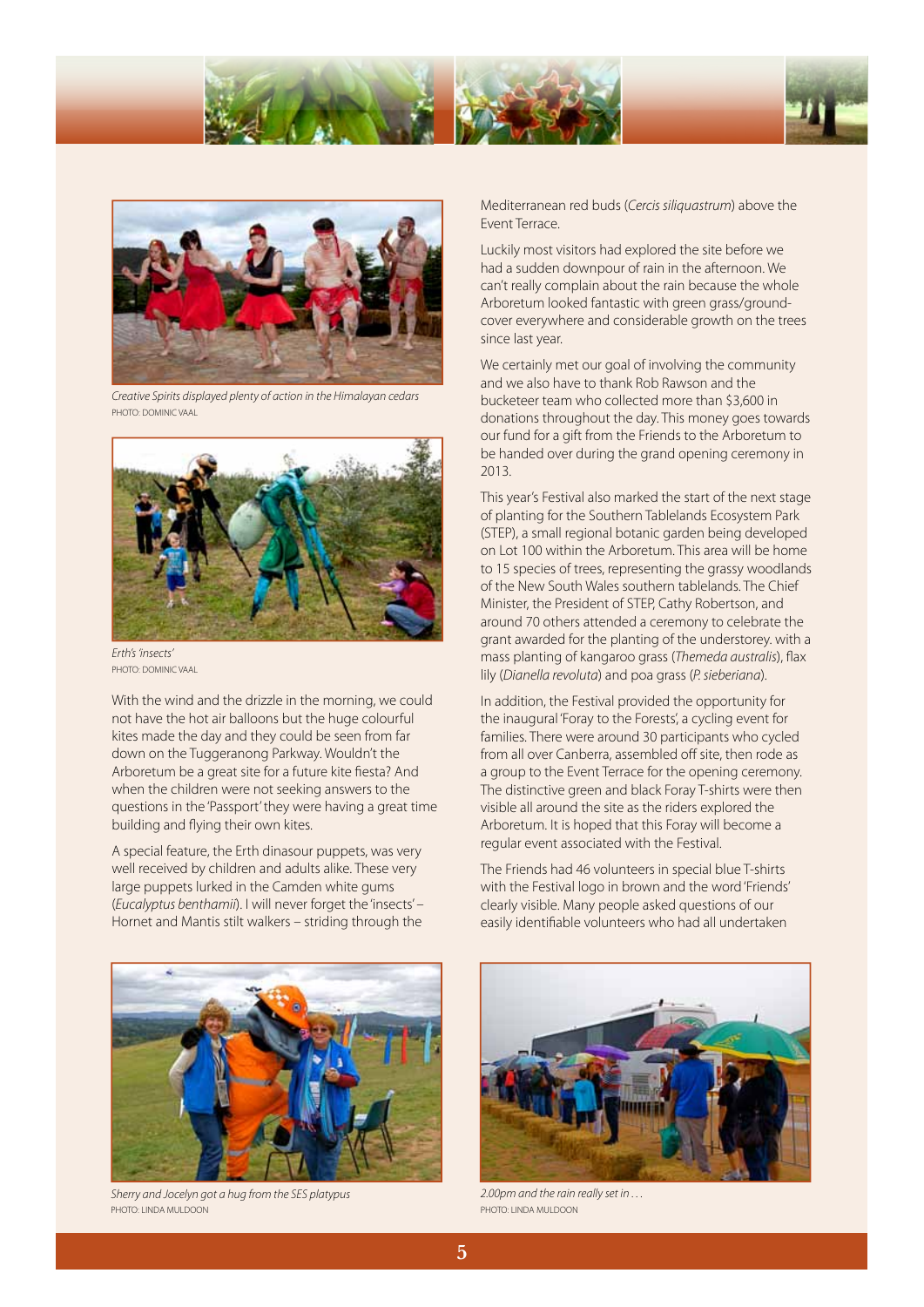



*. . . but the kites went on flying*  PHOTO: LINDA MULDOON

the training program. My thanks to you all for helping to make the day so successful: John Beagle, Linda Beveridge, Adrian Brown, Sue Brown, Adam Burgess, Spero Cassidy, Antonia Chadwick, Del Da Costa, Di Davies, Tony Daukus, Anne Duncan, Carol Ey, Robert Ey, Tony Fearnside, Viki Fox, Alan Franklin, Jill Freeman, Bronwyn Halbisch, Yvonne Hackman, Emma Halloway, Mary Hodgkinson, Peter Kanowski, Trish Keller, Rachael Letts, Colette Mackay, John Mackay, Mac Maculan, Sherry McArdle-English, Anne Meade, Linda Muldoon, Barry Nash, Freya Parkes, Chris Payne, Jim Payne, Jocelyn Plovits, Marelle Rawson, Rob Rawson, Cathy Robertson, Jim Shirley, David Shorthouse, Anthony Widdowson, Jennie Widdowson, Shirley Wilton, Di Wright, Martin Wright and Sue Wright.

# FOREST TALK

### **UPDATE ON BUS TRIP TO NALYAPPA**

We (members of Friends of the NAC and/or members of FACTA) have been invited to visit an important private arboretum in spring. Mr and Mrs Maurie Henderson of 'Nalyappa' at Yaouk in the Monaro have generously opened their arboretum to a visit by our group on Saturday, 19 November.

A coach has been booked to depart from the front of the Defence complex at Russell Hill (where you

#### **FIRST ACORNS**

At the end of February our tree measuring subgroup spotted the first acorns on our pin oaks (*Quercus palustris* 'Freefall').



PHOTO: LINDA MULDOON PHOTO: ADAM BURGESS

can park for the day). The coach will depart at 8.30am via Cooma to Yaouk. A packed lunch will be included in the price. We aim to return at around 4.30pm via Adaminaby where we will make a brief visit to the newly opened Museum of the Snowy Mountains Collection.

Cost is \$50 per person (coach plus lunch) and we expect tickets to sell fast on a first come first served basis. For further details contact Max Bourke on 6247 4630 or email max@mebourke.com.

#### **FIRST FLOWERS**

At the end of March NAC Curator, Adam Burgess, spotted the first blossoms on the Camden white gums (*Eucalyptus benthamii*).

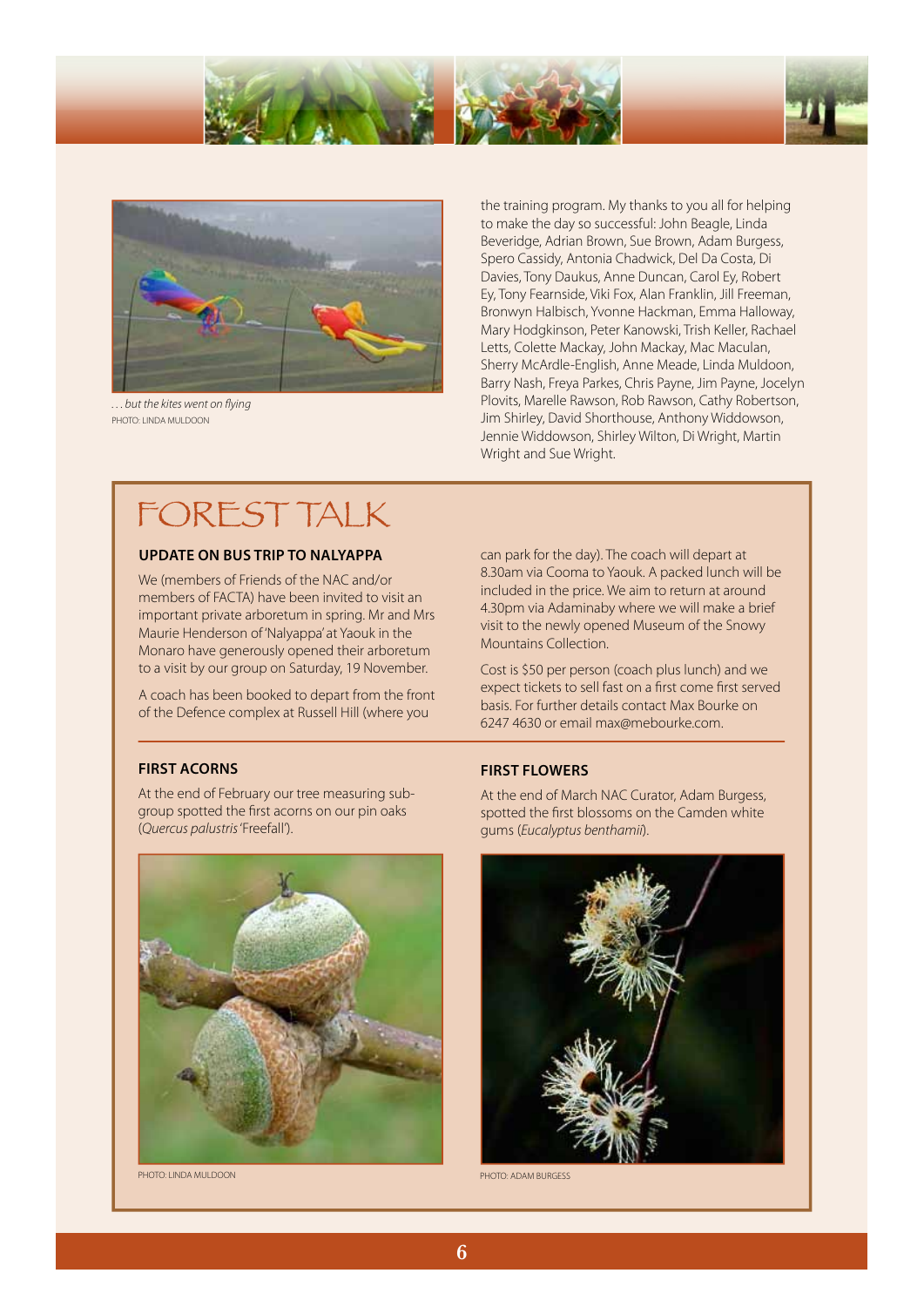



### **WHY 'DAIRY FARMERS HILL'?**

#### *By Michael Hill*

*Michael Hall has undertaken very thorough research into the origin of the name 'Dairy Farmers Hill'. Here we print just a synopsis but people with a particular interest in the history of Canberra's dairy industry and its families can download the unedited version complete with 26 references by contacting me on: lindaon@ grapevine.com.au (Linda Muldoon, editor).*

Dairy Farmers Hill is not a gazetted place name and there is no record of an official name for the hill.

The Commonwealth formally took control of the land now occupied by the National Arboretum Canberra in 1913. Prior to that the 640 acres known as Green Hill Paddock had been cleared for grazing sheep and formed part of Frederick Campbell's Yarralumla Estate. Yarralumla or Aaralumna is said to mean 'where the cry comes back from the mountains' or more simply 'an echo', so it is probable that bleeting sheep on Green Hill Paddock were heard from the homestead just across the Molonglo River creating the reason for the Yarralumla name.

A map of the Canberra district drawn by the Department of Defence in 1914 (Map 1) refers to the peak as 'Green Hill'. Oddly surveyors chose not to erect a trig station on the peak at that time, preferring two lower points to the south, but during the 1960s they erected one called 'Lakeside' on what we now call Dairy Farmers Hill.

In February 1914 the Green Hill area was used by the Royal Military College for artillery field firing practice during their annual camp held at Yarralumla. The Commonwealth then acquired Yarralumla Estate and the Green Hill Paddock was redesignated as Block 47 (of 680 acres) in the District of Belconnen. This was leased to Abram Wade, a farmer from Yass, in June 1914 but in May 1918 two separate parcels of land (one of 20 acres and one of 8 acres) were resumed by the Commonwealth for afforestation. In September 1918 Wade requested that his lease be cancelled and for the next 20 years Block 47 was used for short-term agistment.

### **NURTURING THE DAIRY INDUSTRY**

In the mid-1920s there were two dairies supplying milk to the Canberra market: Springbank near Acton and Riverview near Yarralumla.

*Map 1. 1914 Department of Defence map showing Green Hill's location in Green Hill Paddock. The coloured outline shows the area currently occupied by the National Arboretum Canberra. Numbers in dark blue refer to: (1) Cypress Hill, (2) Dairy Farmers Hill, (3) Cork oak plantation and (4) Himalayan cedars.* 



*Dairy Farmers Hill from Weston Park* PHOTO: LINDA MULDOON

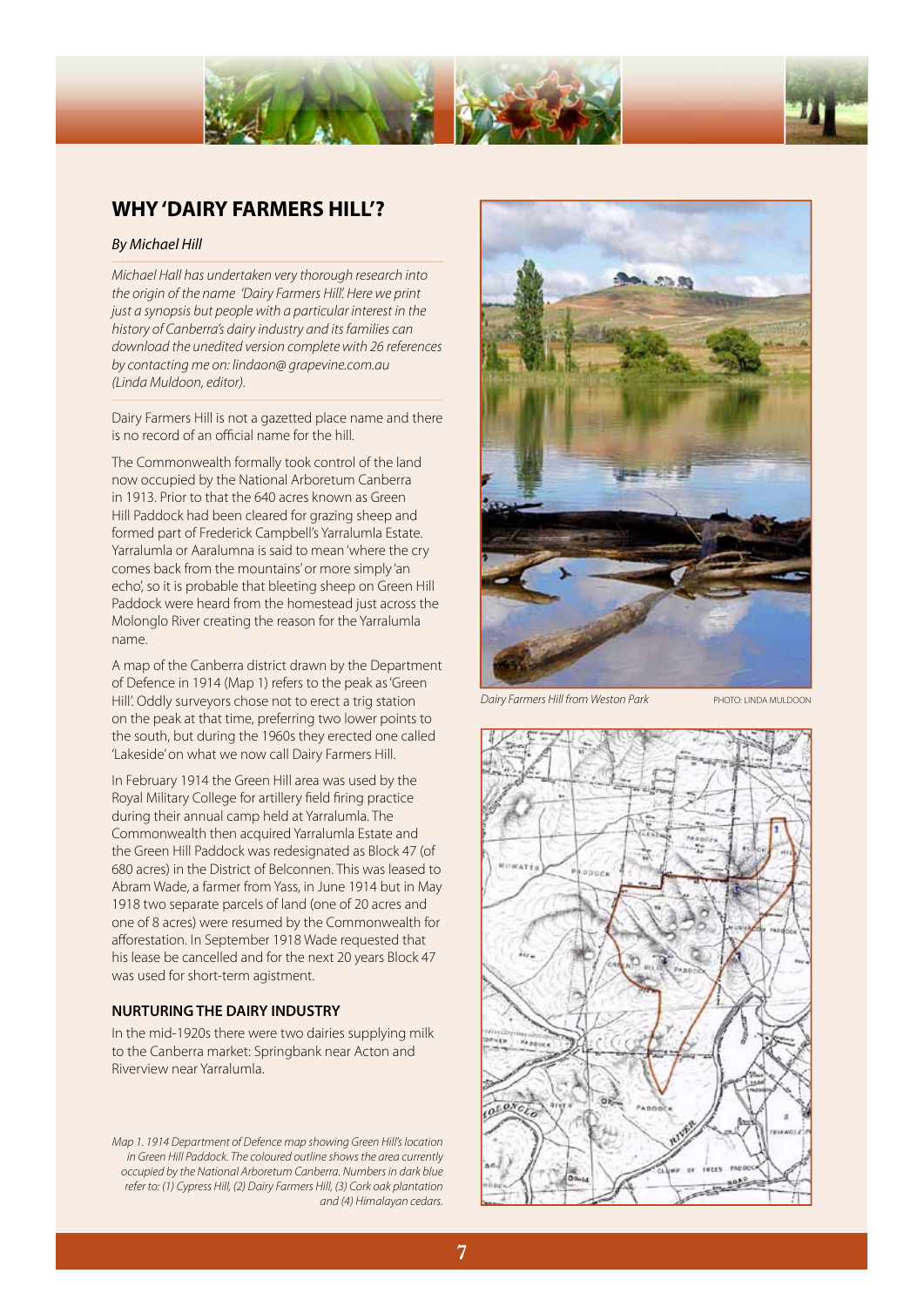



With the opening of Parliament House and transfer of public servants to Canberra, the Federal Capital Commission anticipated increasing demand for milk. They invited bids for new dairy leases in the Fyshwick area, offering experienced dairymen inducements of housing and the necessary infrastructure such as hay bails and sheds. The first four 10-year leases commenced in January 1926 and two more began in March 1929. Milk production was regulated by the Commonwealth Department of Health who licensed each of the dairies, subject to regular inspections of the dairy herd and farms.

In May 1930 Thomas Shakespeare, the proprietor of *The Canberra Times* and also a candidate in the first election of an Advisory Council for the Territory, agitated for the creation of the Canberra Dairy Society (CDS). It was to be formed as a co-operative with membership open to dairymen and members of the public with the stated aim of providing the Canberra market with 'pure' milk at a reduced price. The CDS was incorporated on 25 May 1930 but in its early days the dairymen were often in conflict over contracts and customers.

In 1932 Dr W. Robertson, Director of the Division of Veterinary Hygiene in the Commonwealth Department of Health, delivered a report which recommended the pasteurisation and chilling of all milk at a central depot; also distribution of milk under a zoning system with each dairy getting a one-eighth share of the market.



*Map 2. 1970s planning series map showing outline of Arboretum site. Blocks of land are outlined in red. By 1924 areas marked 1, 2, 3 and 4 were plantations.*

### **FACTA WESTBOURNE WOODS ARBORETUM WALKS**

### **Free two-hour guided walks through the grounds of Royal Canberra Golf Club on the second Sunday of every month**

Meet 9.30am at the golf club entrance, Bentham Street, Yarralumla

| 8 May        | <b>Trees large and small</b>      | quide Roger Hnatiuk phone 6251 2228    |
|--------------|-----------------------------------|----------------------------------------|
| 12 June      | <b>Conifers for production</b>    | quide Richard Hart phone 6253 1999 (w) |
| 10 July      | <b>Trees for our needs</b>        | quide Ross Lapworth phone 6266 8046    |
| 14 August    | Remarkable trees in the woods     | quide John Turnbull phone 6281 5991    |
| 11 September | <b>Food and fodder from trees</b> | quide Paul Dann phone 4842 8097        |

Dress code of the club applies if you would like to accept the club's invitation to take refreshments at the Spike Bar after the walk (details at www.royalcanberra.com.au).

For further information contact the guide or **Friends of ACT Arboreta** on 6288 7656 or 6281 1587. No dogs allowed.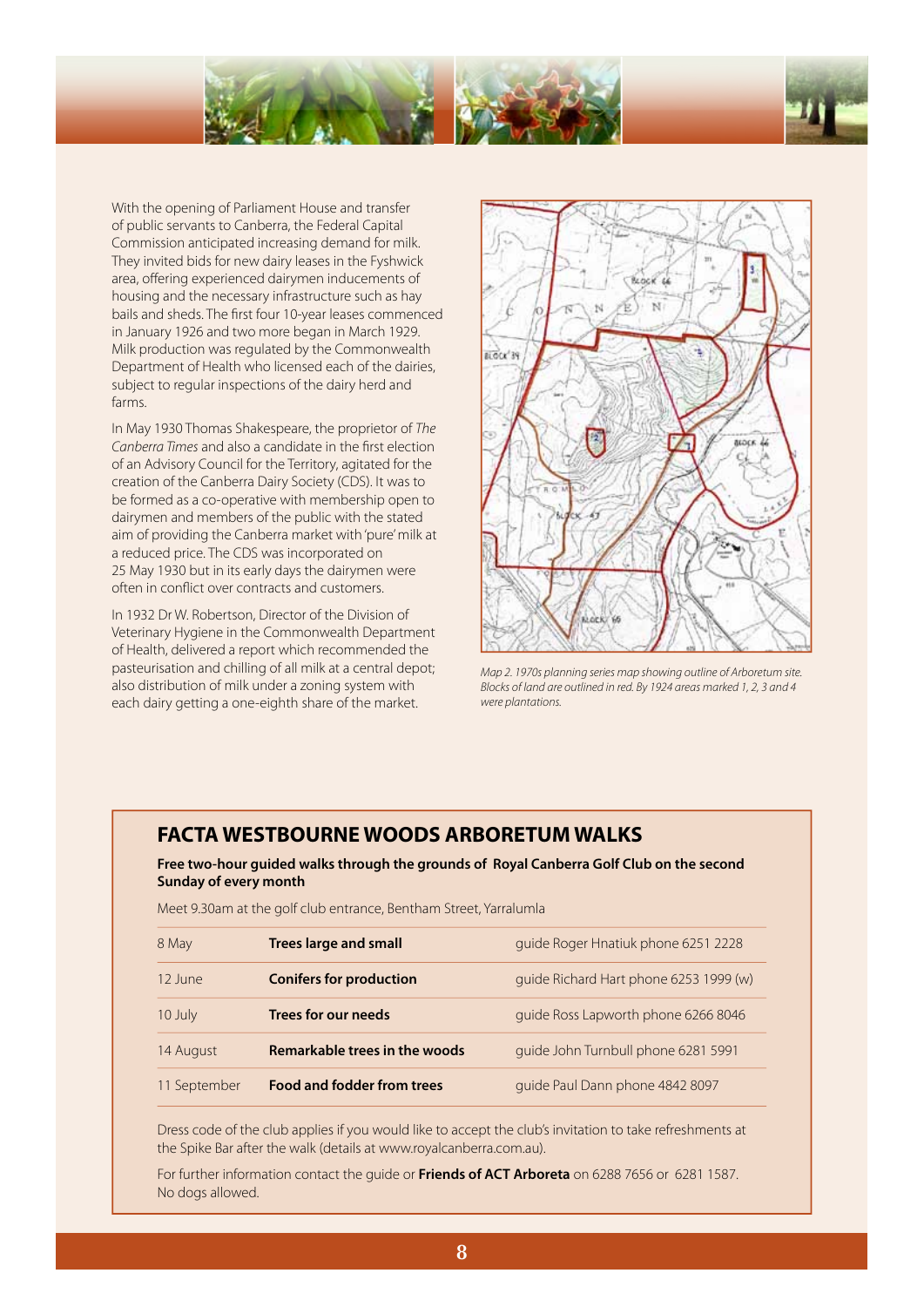



Most importantly the health of the cattle was to be monitored and an area set aside for the agistment of dry cows and heifers to quarantine the herd from diseases such as tubercule, mammitis (mastitis) and contagious abortion, the latter two affecting the quality and keeping capacity of milk.

Contagious abortion (brucellosis) is a bacterial disease which can be transmitted to humans causing serious illness, so it was of particular concern and in the mid-1930s about 300 cattle were destroyed from a herd of 600 in an attempt to control the problem.

It wasn't until March 1935 that CDS members put aside their personal differences and agreed to co-operate with each other. Later that year the CDS opened a centralised depot for processing and distributing milk at premises in Mildura Street, Griffith, opposite the Canberra Railway Station.

Three years later Dr John Cumpston, Director General of Health, sought access to Woolshed Paddock near Duntroon for agisting dry cows and heifers. The paddock was part of the Royal Military College lease and although the Commandant agreed to allow CDS members' cattle to graze on the land, it was with the proviso that the herd be moved whenever the paddock was required for military manoeuvres. The CDS accepted the conditions but straying stock soon led to complaints from the college and an alternative site had to be found.

### **THE MOVE TO GREEN HILL PADDOCK**

Jim Brackenreg, the Chief Lands Officer, suggested that Green Hill Paddock be made available to the CDS exclusively until the end of March 1940 when the land would be needed for an afforestation project. The dairymen did not hold a lease but paid six pence per head per week and became the sole occupiers of Block 47 from September 1938.

A drought and loss of pine forests to the west of Canberra during the 1939 bushfires caused a delay in afforestation plans and the CDS were allowed continued use of the land on a quarterly lease. In February 1942 the CDS acquired the lease to 1807 acres on the western boundary of Green Hill Paddock: Block 39 in the District of Belconnen and Block 43 in the District of Stromlo. In June 1948 afforestation finally got under way and 258 acres were withdrawn from the eastern part of Block 47 for the planting of pines (Map 3). The western part of Block 47, including the western slopes of the hill, were retained by the CDS.

On 1 July 1949 the CDS merged with the Dairy Farmers' Co-operative Milk Company Ltd of Sydney who then



*Map 3. 1948 plan of Block 47. The area to the east of Block 47 was resumed for the planting of pines in June 1948. Source: Archives ACT - TL3409 Block 47 Belconnen.*

took over milk processing in Griffith but CDS members retained the leases to Blocks 47, 39 and 43 through a new entity, Graziers Pty Ltd, which was incorporated on 22 June 1949.

### **GREEN HILL BECAME 'DAIRY FARMERS HILL'**

Block 39 and Block 43 had previously been leased by returned serviceman, David Tully, whose father had managed Duntroon Estate during the 1890s. According to Evan Tully, Don Tully's son, for as long as he can remember the hill (once known as Green Hill) has been known locally as 'Dairy Farmers Hill' in honour of the dairymen who agisted their cattle there.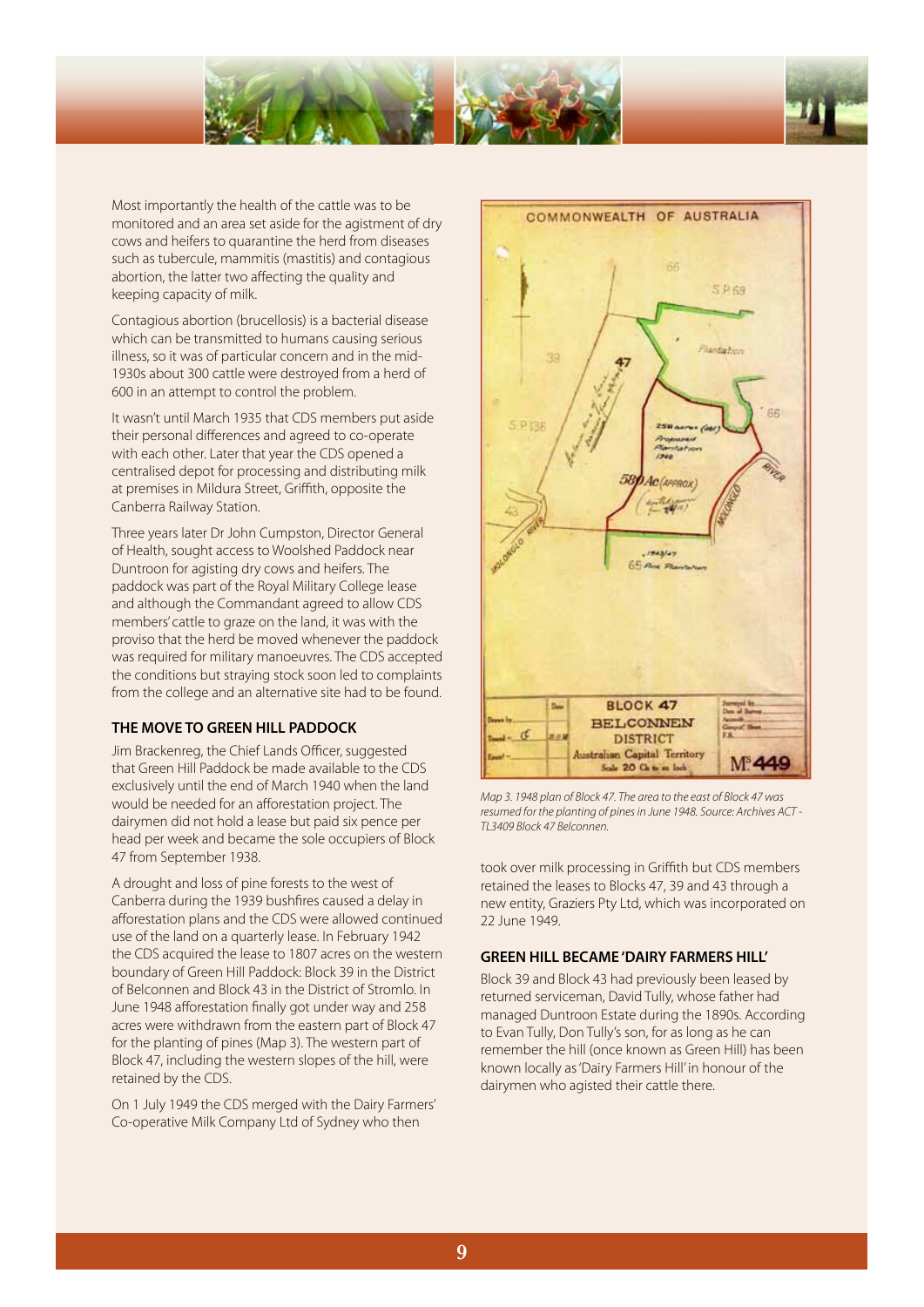

### **TREES IN FOCUS: KURRAJONG** *Brachychiton populneus*

#### *By Linda Muldoon*

Our February issue mentioned kurrajongs in the article about Queensland bottle trees. The kurrajongs have now been planted in Lot 67 so we're taking a look at the differences between the two species: *Brachychiton rupestris* (Queensland bottle tree) and *Brachychiton populneus* (kurrajong).

Kurrajongs are native to our region and many mature specimens can be found in Canberra's urban environment. They appear as street trees in Tasmania Circle, National Circuit, and Limestone Avenue and there is a grove of kurrajongs near the entry to the Royal Canberra Golf Course. They are also widespread throughout eastern Australia in south-east Queensland, eastern New South Wales and north-east Victoria. They flourish in wet coastal areas yet also survive in semi-arid inland regions.

These evergreen trees grow to 10-20m in height with dense rounded canopies which are often quite broad.



*Our young kurrajongs have very variable leaves* 





*Kurrajong flowers* 

Their bark is grey and textured with irregular vertical ridges. Trunks tend to broaden at the base but do not have the convex bottle shape of the Queensland bottle tree.

Leaves are shiny, about 100mm long and 35mm wide, oval-shaped but with a long tapering point. Alternative leaf shapes also occur with three or more points. New growth appears slightly pink and then changes through lime green to deeper green as it matures. As with the Queensland bottle tree, leaves on immature trees can be very variable.

The flower clusters appear in spring and summer and are bell-shaped with five out-turned points, about 15mm wide, creamy white on the outside and blotched with pink or red on the inside. Male and female flowers occur on the same tree.



*Kurrajong bark Immature seed capsules*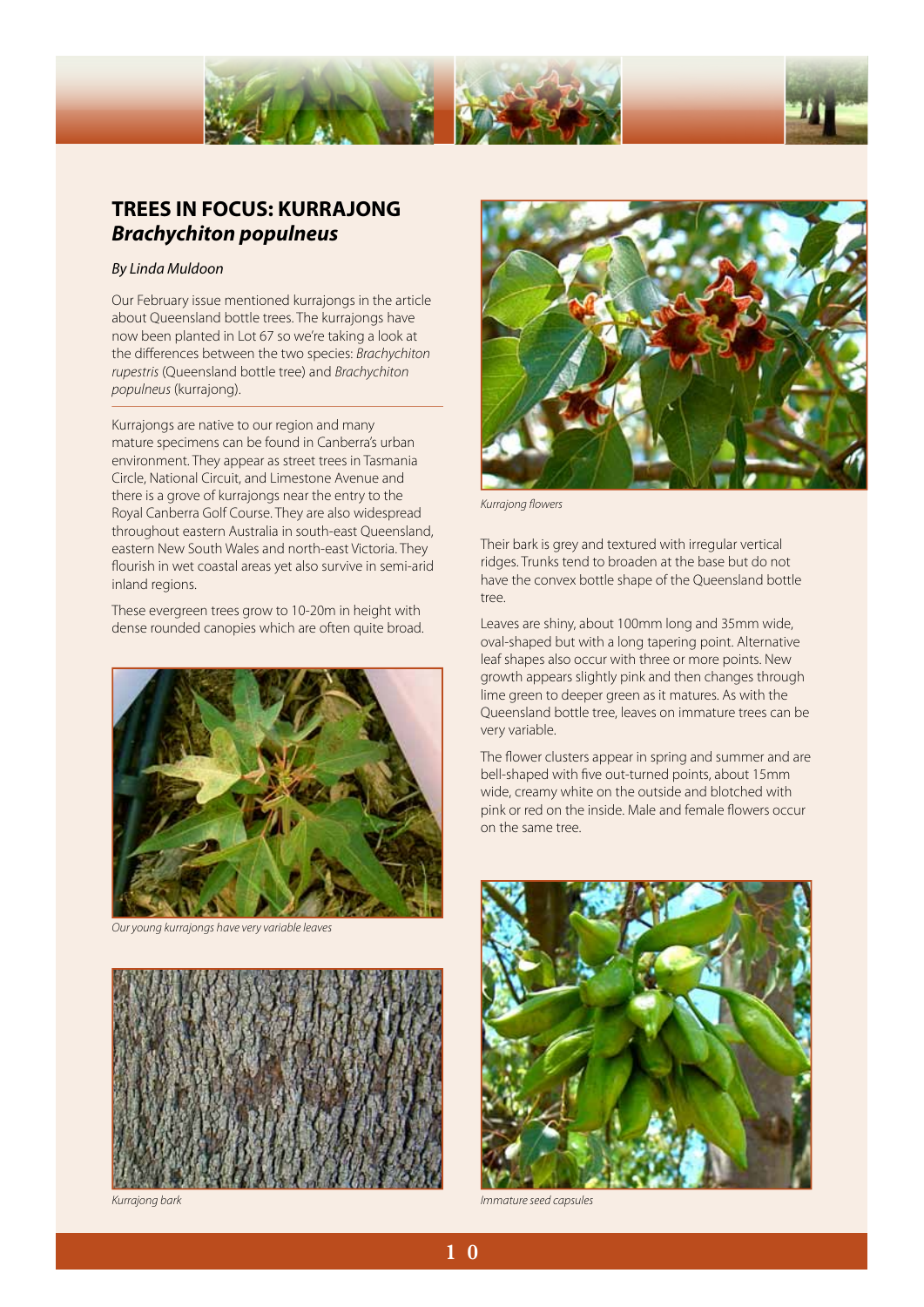





*Ripe seed capsules* 



*Old seed capsules stay on the tree long after the seeds have been released* 

Seed capsules are much larger than those on the Queensland bottle trees. Bright green immature capsules emerge from early summer, then ripen to brown and split to become woody boat shapes by autumn, about 70mm long and 25mm wide. Each of these releases about 13 yellow oval-shaped seeds, 10mm long and 7mm wide. The seeds are packed in fibrous bristles and care should be taken when handling them because the bristles are very irritating to the skin. Old seed capsules turn black with age, often remaining on the tree long after the seeds have been released.

Kurrajong trees are popular with farmers because they offer wonderful shade and are very drought tolerant, having the ability to store water in their trunks. As an added bonus branches can be lopped at intervals to become nutritious and appetising fodder for stock. Their deep roots have minimal impact on crops and their long flowering season supports honey production. They are also used as ornamental street trees in many places within Australia and around the world.

Historically, fibre from the bark was used by Aborigines for making cord and nets, while young kurrajong roots and shoots were gathered for their sweetish and agreeable taste. Early settlers roasted and ground the seeds to make a pleasant beverage. The ground seeds can also be added to bread.

#### REFERENCES

NSW Department of Primary Industries PRIMEFACT 16 The Kurrajong en.wikipedia.org/wiki/Brachychiton\_populneus www.anbg.gov.au/apu/plants/bracpopu PHOTOS BY AUTHOR



*A grove of kurrajongs near the entry to Royal Canberra Golf Club*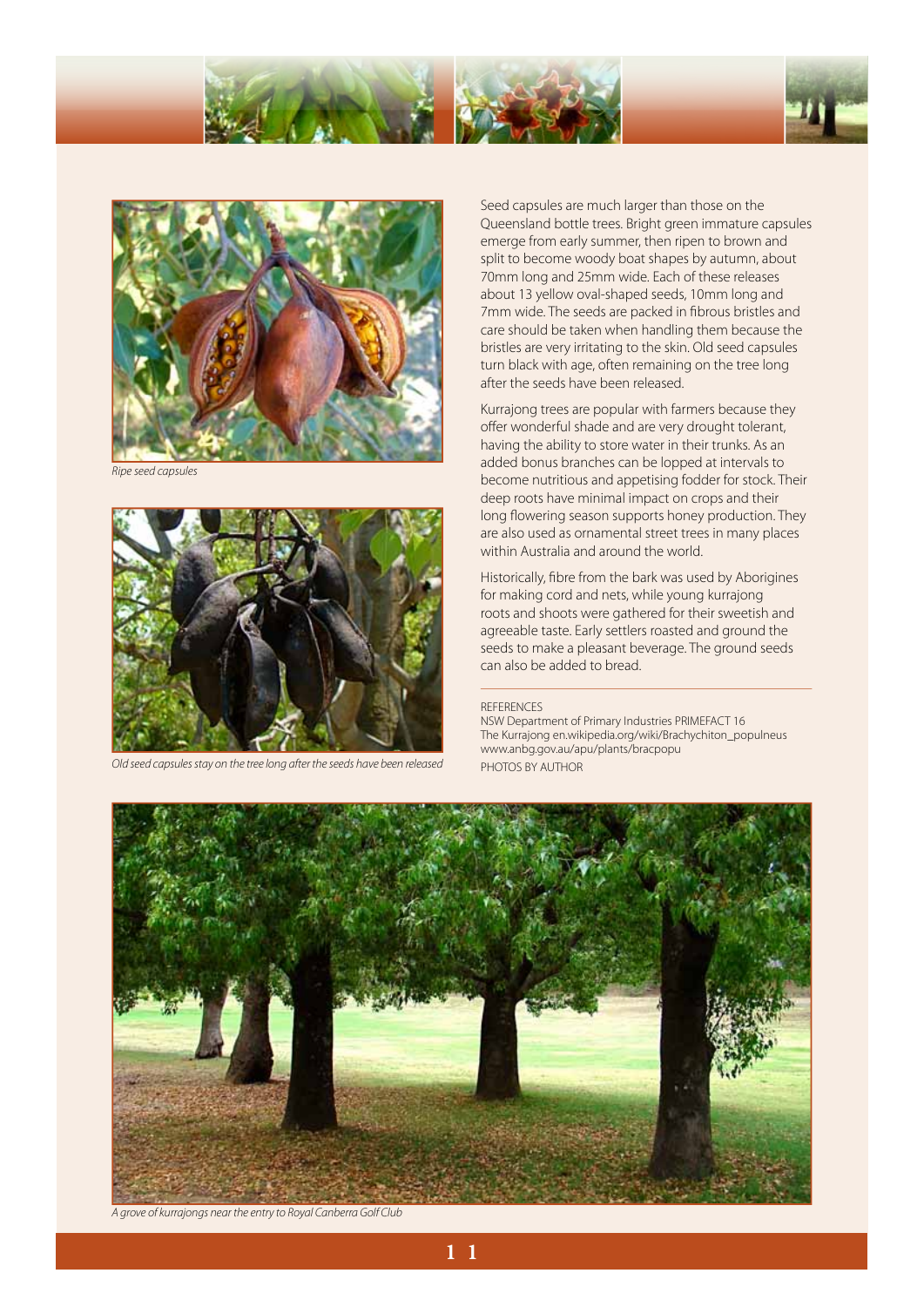



### **BIRD-DROPPING SPIDER: A MISTRESS OF DISGUISE**

### *By Linda Muldoon*

One of the benefits of working with the Friends' tree measuring sub-group is that we get a close look at individual trees and notice incidental variations, including things that crawl.

During our first session for the year we stopped to look at the dawn redwoods and noticed a bundle of 12mm brownish silk balls strung together and attached to a tree with spider's web. We talked about this curious find after the working bee on 20 February and this time we were



*The back of this spider (above) is well camouflaged against her egg* web by his rear end. *sacs but her other side (below) looks completely different.* 

armed with cameras so Jennie Widdowson and I set off to relocate the tree. We found it and both took photos of the strange decorations, but I soon had to return to the tree because I'd left my glasses on the ground next to it. On this visit I took a look from below and realised that what appeared to be a broader egg sac actually had legs. This was the spider and I noticed that its other side looked completely different.

After taking more photos I was able to go home and identify the spider on the internet. Bird-dropping spider (*Celaenia excavata*) is not rare and can be found throughout much of southern and eastern Australia but Canberrans don't seem to be familiar with it. One side of the female looks just like her egg sacs while the other side looks just like bird dung. This was particularly true of a young female I found on another dawn redwood (see photo). She was shiny and looked just like wet bird dung. If I wasn't looking for things black and white I never would have noticed her.

Adult females have a body measuring about 15mm whereas the males grow to a tiny 2.5mm. The female's diet consists of male moths exclusively and she adopts another disguise to achieve their capture. She is able to give off the pheromones of a female moth to lure male moths to her nest. When I checked on this lady at about 6.00pm a month later she had produced another five egg sacs and was waving her legs around having just caught the evening meal. The moth was still alive and able to flap his wings but he was firmly attached to the

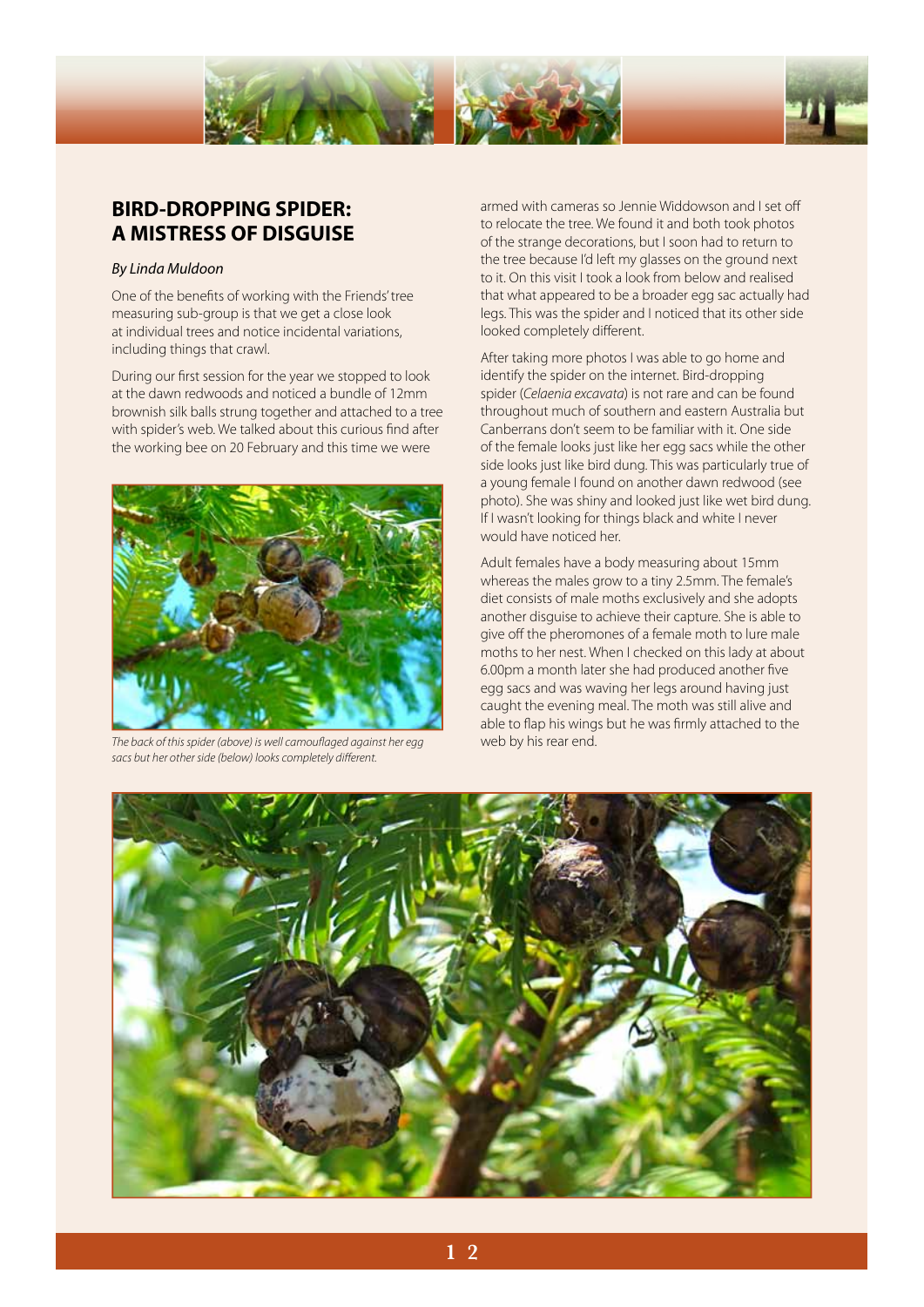



*A moth to eat later is shrouded in web.*  photo: jennie widdowson

*A young female displaying her wet bird dung camouflage.* 

Moths that are destined for the larder get shrouded with web (see Jennie's photo). After consuming two or three moths her abdomen becomes very large and she starts to make another egg sac. She lays more than 200 eggs on a silken sheet and then bundles it up into a ball and finishes it off with more layers of silk to produce a perfect orb. She then exudes a brown liquid for the stripy effect. The new sac is then strung up with the others. We saw small holes in the older egg sacs where babies had emerged so this nest probably represents months and months of work.

If she's going to populate Canberra with her offspring it's gratifying to learn that her bite is not considered to be dangerous.

REFERENCES www.brisbaneinsects.com www.australianmuseum.net.au PHOTOS BY AUTHOR UNLESS OTHERWISE STATED



*This moth could still flap his wings.*